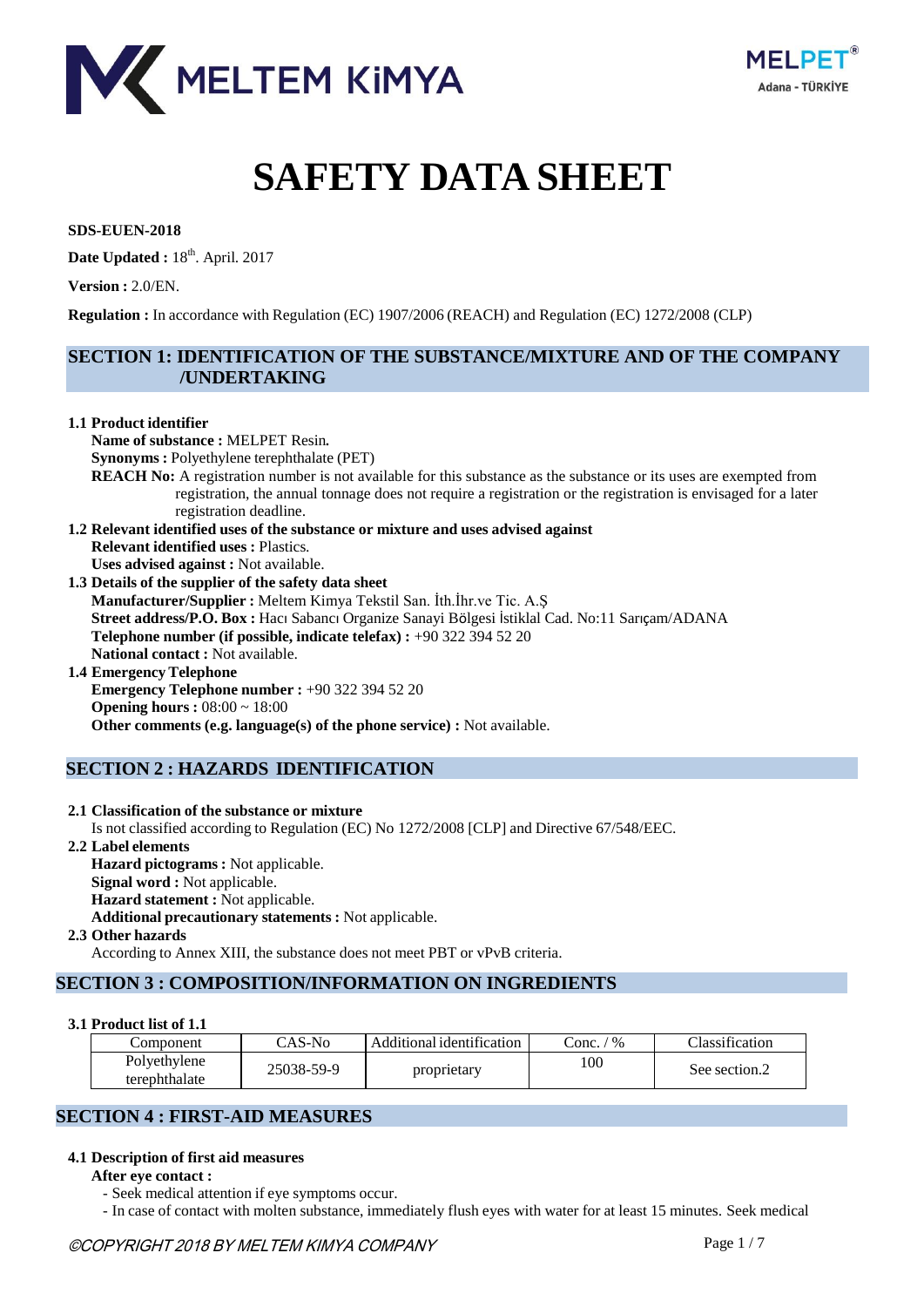



attention immediately.

#### **After skin contact :**

- Remove contaminated clothing and shoes.
- Seek medical attention if skin symptoms occur.
- If burned by contact with hot material, cool molten material adhering to skin as quickly as possible with water, and see a physician for removal of adhering material and treatment of burns.

#### **After inhalation :**

- Specific medical treatment is urgent.
- Move victim to fresh air.
- Give artificial respiration if victim is not breathing.
- Administer oxygen if breathing is difficult.

#### **After ingestion :**

- Get medical attention if swallowed amount of substance.

#### **4.2 Most important symptoms and effects, both acute and delayed**

- **Acute effects**
- Not classified.
- **Delayed effects**
- Not classified.

#### **4.3 Indication of immediate medical attention and special treatment needed**

- Call emergency medical service. Seek medical advice/attention if needed.
- Ensure that medical personnel are aware of the material(s) involved and take precautions to protect themselves.
- If burned by contact with molten material, cool as quickly as possible with water, and then go to see a physician for treatment of burns.

## **SECTION 5 : FIRE-FIGHTING MEASURES**

#### **5.1 Extinguishing media**

- Suitable extinguishing media:  $CO<sub>2</sub>$ , water, sand.
- Unsuitable extinguishing media: High pressure water.

#### **5.2 Special hazards arising from the substance or mixture**

- Thermal decomposition products: Not available.
- Hazardous combustion products: CO<sub>2</sub>, CO.
- Unusual fire and explosion hazards: No explosion hazards.

#### **5.3 Advice for firefighters**

- Wear positive pressure self-contained breathing apparatus (SCBA).
- Structural fire fighters' protective clothing will only provide limited protection.

## **SECTION 6 : ACCIDENTAL RELEASE MEASURES**

#### **6.1 Personal precautions, protective equipment and emergency procedures**

- Stop leak if you can do it without risk.
- Isolate exposed area.
- Keep unauthorised personnel away.
- Use certificated protective equipment.
- Ventilate the leaked area.

## **6.2 Environmentalprecautions**

- Prevent entry into waterways, sewers, basements or confined areas.
- **6.3 Methods and material for containment and cleaning up**
	- Do not touch or walk through spilled material.
- **6.4 Reference to other sections**
	- See also sections 8 and 13 of this Safety Data Sheet.

# **SECTION 7 : HANDLING AND STORAGE**

## **7.1 Precautions for safe handling**

- Avoid contact with molten material.
- Use general dilution ventilation and/or local exhaust ventilation to control airborne exposures.
- **7.2 Conditions for safe storage, including any incompatibilities**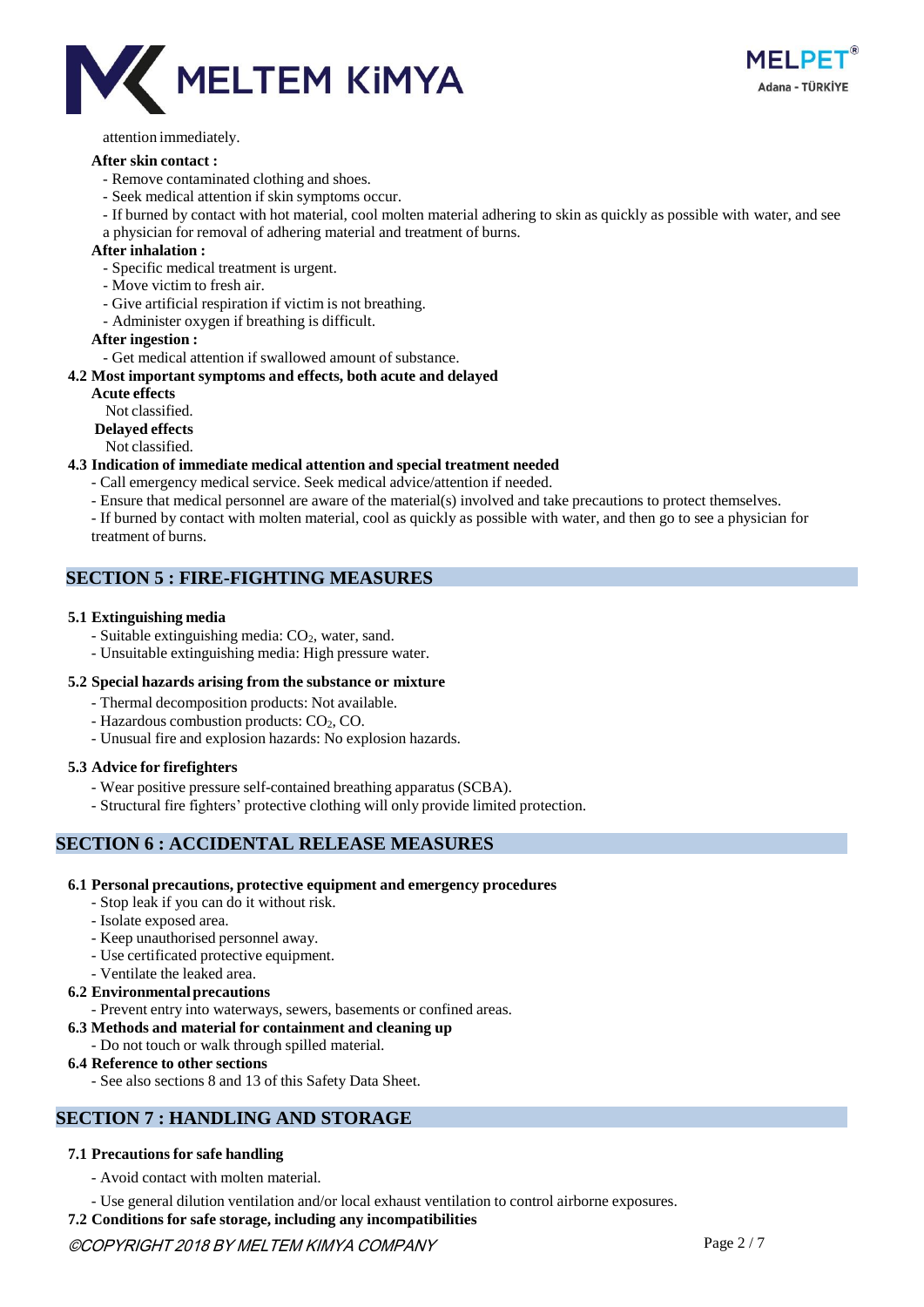

#### - Keep container closed.

- Store container in a well dry/cool place.
- Keep away from waterways and sewers.
- Keep away from any source of ignition.

#### **7.3 Specific end use(s)**

Not available.

# **SECTION 8 : EXPOSURE CONTROLS / PERSONAL PROTECTION**

#### **8.1 Control parameters**

**Occupational Exposure limits**

**EU regulation :** Not available.

**Korea regulation :** Not available.

**ACGIH regulation :** Not available.

**Biological exposure index :** Not available.

**OSHA regulation :** Not available.

**NIOSH regulation :** Not available.

#### **Occupational exposure controls :**

## **8.2 Exposure controls**

#### **8.2.1 Appropriate engineering controls :**

- Provide local exhaust ventilation system or other engineering controls to keep the airborne below their respective threshold limit value.

- Check legal suitability of exposure level.

#### **8.2.2 Individual protection measures, such as personal protective equipment :**

#### **Respiratory protection :**

- Wear European Standard EN 149 approved full or half face piece (with goggles) respiratory protective equipment when necessary.

#### **Eye/face protection :**

- An eye wash unit and safety shower station should be available nearby work place.

- Wear safety glasses to protect eyes.

#### **Skin protection**

#### **(i) Hand protection :**

- When material is heated, wear gloves to protect against thermal burns.

**(ii) Other :**

- When material is heated, wear gloves to protect against thermal burns.

#### **8.2.3 Environmental exposure controls**

Not available.

# **SECTION 9 : PHYSICAL AND CHEMICAL PROPERTIES**

## **9.1 Information on basic physical and chemical properties**

**Appearance Description :** Solid. **Color :** Not available. **Odor :** Odorless. **Odor threshold :** Not available.

**pH :** Not available.

**Melting point/freezing point :** Melting Point > 220 °C

**Initial boiling point and boiling range :** Not available.

**Flash point :** Not available.

**Evapouration rate :** Not available.

**Flammability (solid, gas) :** Not available. **Upper/lower flammability or explosive limits :** Not available.

**Vapour pressure :** Negligible (20 °C).

**Solubility (ies) :** Negligible.

**Vapor density :** Not available.

**Relative density :** 1.34 g/ml (25 °C).

**Specific gravity : > 1 Partition coefficient: n-octanol/water :** Not available. **Auto ignition temperature :** 500 °C (cloud). **Decomposition temperature :** Not available.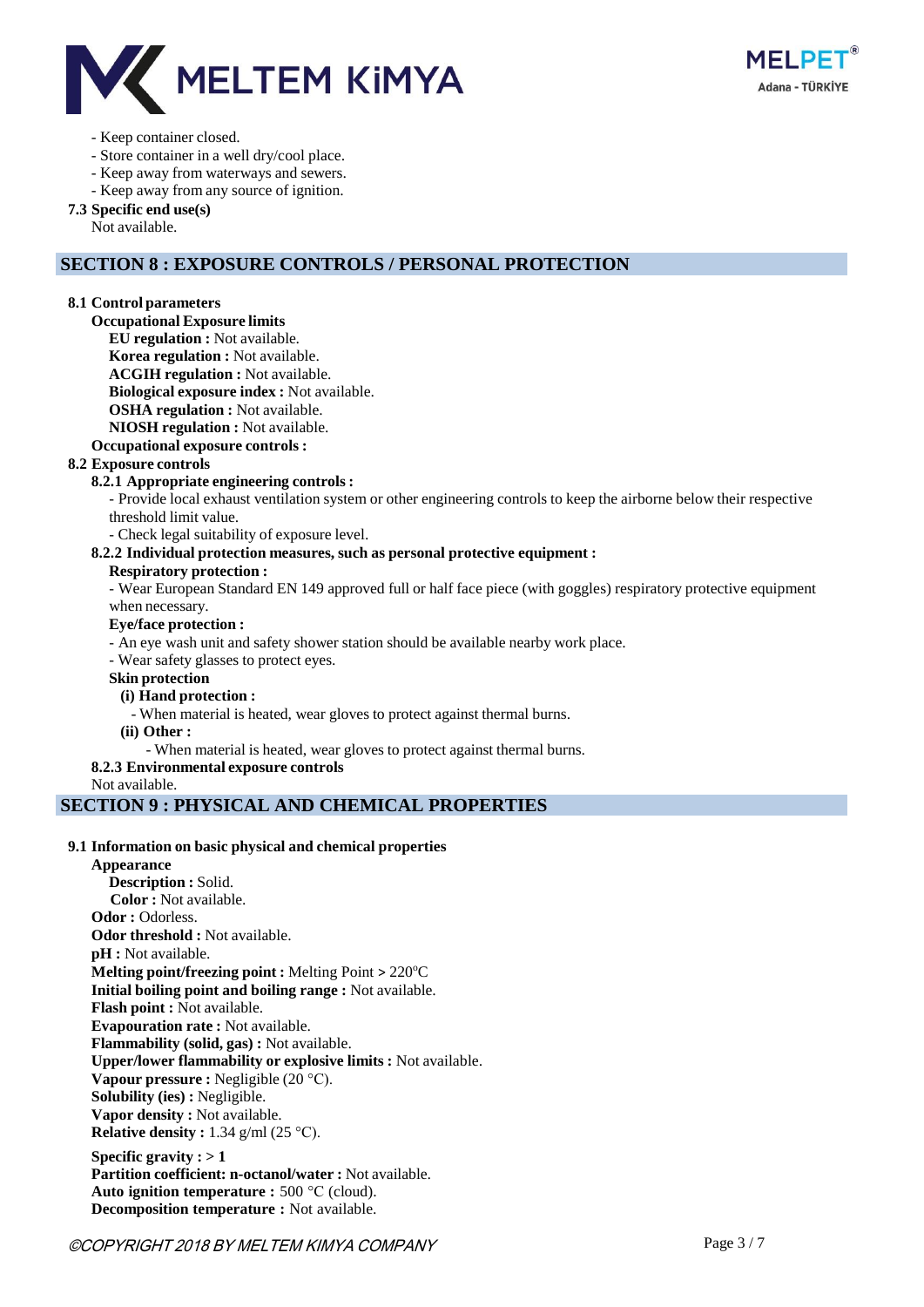



**Viscosity :** Not available. **Explosive properties :** Not available. **Oxidizing properties :** Not available. **Molecular weight :** Not available.

#### **9.2 Other information**

Not available.

# **SECTION 10 : STABILITY AND REACTIVITY**

#### **10.1 Reactivity**

- Some of these materials may burn, but none ignite readily.
- 10.2 Chemical stability
	- Stable under normal temperatures and pressures.

## **10.3 Possibility of hazardous reactions**

- Containers may explode when heated.
- Fire may produce irritating and/or toxic gases.
- Some liquids produce vapours that may cause dizziness or suffocation.
- Inhalation of material may be harmful.

#### **10.4 Conditions to avoid**

- Avoid contact with incompatible materials.
- Avoid release to the environment.

#### **10.5 Incompatible materials**

- Combustibles.

#### **10.6 Hazardous decomposition products**

- Irritating and/or toxic gases.

#### **SECTION 11 : TOXICOLOGICAL INFORMATION**

#### **11.1 Information on toxicological effects**

| 1111 mhoi mation on toxicological cheets |                                                                                                                                                                                                                                                                                                                                                                                                                                                                                                                                                                                                                                                                                                                                                                                                                                                                                                                                                                                                                                          |
|------------------------------------------|------------------------------------------------------------------------------------------------------------------------------------------------------------------------------------------------------------------------------------------------------------------------------------------------------------------------------------------------------------------------------------------------------------------------------------------------------------------------------------------------------------------------------------------------------------------------------------------------------------------------------------------------------------------------------------------------------------------------------------------------------------------------------------------------------------------------------------------------------------------------------------------------------------------------------------------------------------------------------------------------------------------------------------------|
| (a) Acute toxicity;                      |                                                                                                                                                                                                                                                                                                                                                                                                                                                                                                                                                                                                                                                                                                                                                                                                                                                                                                                                                                                                                                          |
| Oral                                     | Not available.                                                                                                                                                                                                                                                                                                                                                                                                                                                                                                                                                                                                                                                                                                                                                                                                                                                                                                                                                                                                                           |
| Dermal                                   | Not available.                                                                                                                                                                                                                                                                                                                                                                                                                                                                                                                                                                                                                                                                                                                                                                                                                                                                                                                                                                                                                           |
| Inhalation                               | Not available.                                                                                                                                                                                                                                                                                                                                                                                                                                                                                                                                                                                                                                                                                                                                                                                                                                                                                                                                                                                                                           |
| (b) Skin Corrosion/<br>Irritation;       | Molten material will produce thermal burns.                                                                                                                                                                                                                                                                                                                                                                                                                                                                                                                                                                                                                                                                                                                                                                                                                                                                                                                                                                                              |
| (c) Serious Eye<br>Damage/Irritation;    | Molten material will produce thermal burns.                                                                                                                                                                                                                                                                                                                                                                                                                                                                                                                                                                                                                                                                                                                                                                                                                                                                                                                                                                                              |
| (d) Respiratory<br>sensitisation;        | Not available.                                                                                                                                                                                                                                                                                                                                                                                                                                                                                                                                                                                                                                                                                                                                                                                                                                                                                                                                                                                                                           |
| (e) Skin Sensitisation;                  | Not available.                                                                                                                                                                                                                                                                                                                                                                                                                                                                                                                                                                                                                                                                                                                                                                                                                                                                                                                                                                                                                           |
| (f) Carcinogenicity;                     | EU Regulation 1272/2008, KOREA-ISHL, IARC, NTP, OSHA, ACGIH: Not listed.                                                                                                                                                                                                                                                                                                                                                                                                                                                                                                                                                                                                                                                                                                                                                                                                                                                                                                                                                                 |
| (g) Mutagenicity;                        | Polyethylene terephthalate (PET) was tested as a source of mutagen contamination from<br>bottles used for beverage packaging. PET bottles were filled with mineral water and stored<br>in daylight and in the dark for different periods of time. The water samples were<br>concentrated and the concentrates (non-volatile compounds) tested for mutagenicity with<br>the Ames test (static tests). Total organic carbon (TOC) leaching was determined<br>concurrently. Leaching of mutagens was also studied using dynamic tests; shaking distilled<br>water in PET bottles. New methods were also used to test the leaching potential of both<br>volatile and non-volatile compounds: directly testing the mutagenicity in unconcentrated<br>water stored in PET bottles and growing Salmonella strains directly in the plastic bottles.<br>The results were positive only for the static test, which identified leaching of mutagens after<br>1 month of storage in PET bottles. This activity was higher after storage in daylight. |
| (h) Reproductive<br>toxicity;            | Not available.                                                                                                                                                                                                                                                                                                                                                                                                                                                                                                                                                                                                                                                                                                                                                                                                                                                                                                                                                                                                                           |
| (i) Specific target                      | The all characteristics was accelered biling consecute algebraical after acceleral magnetic access os bilita                                                                                                                                                                                                                                                                                                                                                                                                                                                                                                                                                                                                                                                                                                                                                                                                                                                                                                                             |

organ toxicity (single exposure); In a 1-month study, rats received wine extracts obtained after several months contact with PET. The treatment produced no harmful effect on animals.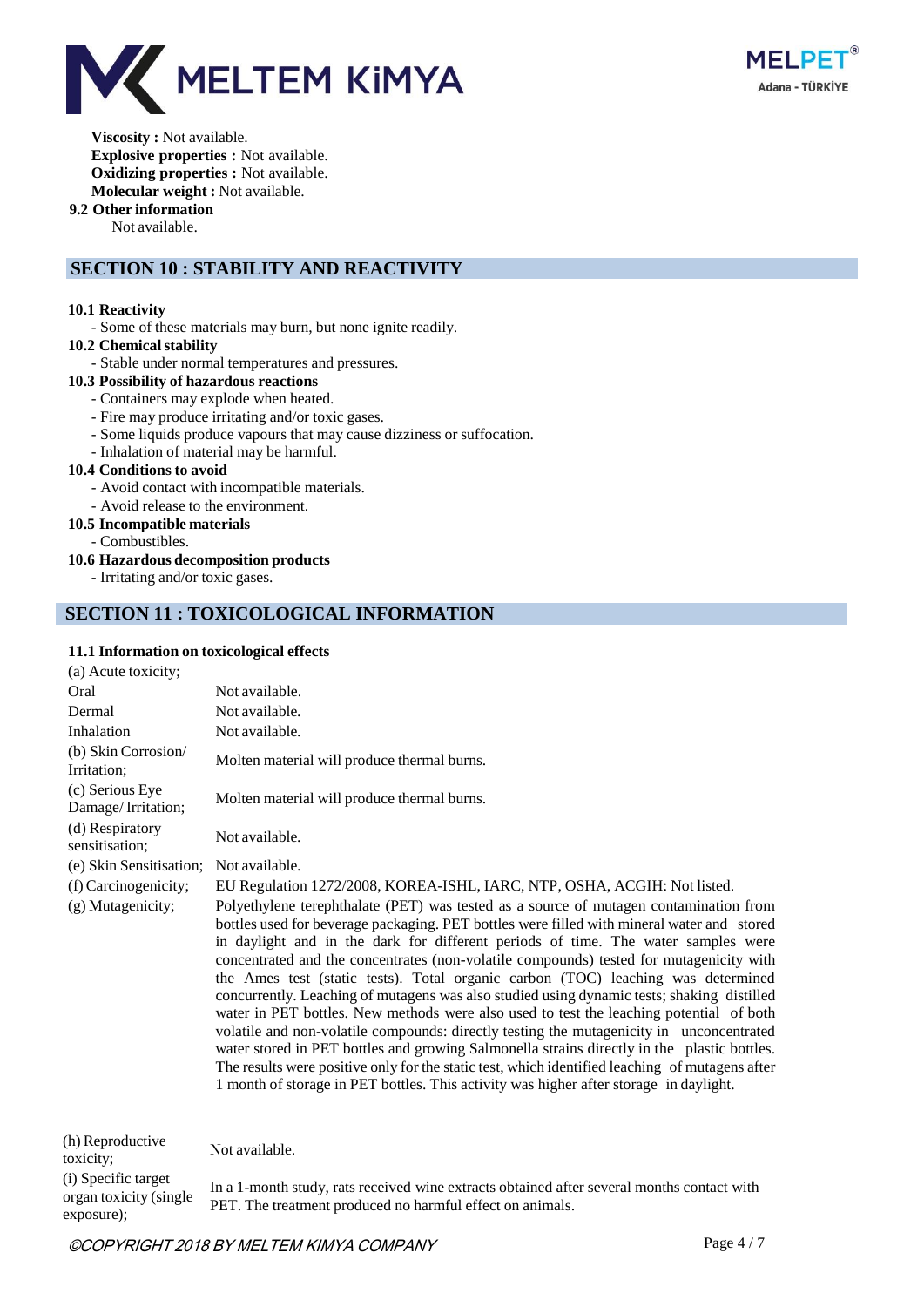



(j) Specific target organ toxicity (repeat exposure);

Rats were given 5.0 to 400 mg technical grade PET/kg BW and 5.0 to 100 mg pure. PET/kg BW over a 3-month period. There were no changes in their behavior, BW gain, biochemical indices of blood serum, urine, or hematology analyses, or in relative weights of internal organs.

(k) Aspiration Hazard; Not available.

# **SECTION 12 : ECOLOGICAL INFORMATION**

| 12.1 Toxicity                              |                                                                                                                                                                                                                                                                                                                                                                                                                                                                                                                                                                                                                                                                                                                                                                                                                                                   |
|--------------------------------------------|---------------------------------------------------------------------------------------------------------------------------------------------------------------------------------------------------------------------------------------------------------------------------------------------------------------------------------------------------------------------------------------------------------------------------------------------------------------------------------------------------------------------------------------------------------------------------------------------------------------------------------------------------------------------------------------------------------------------------------------------------------------------------------------------------------------------------------------------------|
| Acute toxicity                             | Not available.                                                                                                                                                                                                                                                                                                                                                                                                                                                                                                                                                                                                                                                                                                                                                                                                                                    |
| Chronic toxicity                           | Not available.                                                                                                                                                                                                                                                                                                                                                                                                                                                                                                                                                                                                                                                                                                                                                                                                                                    |
| 12.2 Persistence and Degradability         | Persistence : Not available.<br>Degradability: PET is subject to various types of degradations during<br>processing. The main degradations that can occur are hydrolytic, thermal and,<br>probably most important, thermal oxidation. When PET degrades, several<br>things happen: discoloration, chain scissions resulting in reduced molecular<br>weight, formation of acetaldehyde and cross-links ("gel" or "fish- eye"<br>formation). Discoloration is due to the formation of various chromophoric<br>systems following prolonged thermal treatment at elevated temperatures.<br>This becomes a problem when the optical requirements of the polymer are<br>very high, such as in packaging applications. The thermal and<br>thermooxidative degradation results in poor processibility characteristics and<br>performance of the material. |
| 12.3 Bioaccumulative potential             | Bioaccumulation: Not available.<br>Biodegradation: Not biodegradable.                                                                                                                                                                                                                                                                                                                                                                                                                                                                                                                                                                                                                                                                                                                                                                             |
| 12.4 Mobility in soil                      | Not available.                                                                                                                                                                                                                                                                                                                                                                                                                                                                                                                                                                                                                                                                                                                                                                                                                                    |
| 12.5 Results of PBT and vPvB<br>assessment | Not available.                                                                                                                                                                                                                                                                                                                                                                                                                                                                                                                                                                                                                                                                                                                                                                                                                                    |
| 12.6 Other adverse effects                 | Commentary published in Environmental Health Perspectives in April 2010<br>suggested that PET might yield endocrine disruptors under conditions of<br>common use and recommended research on this topic. Proposed mechanisms<br>include leaching of phthalates as well as leaching of antimony. Other authors<br>(Franz and Welle) published evidence based on mathematical modeling,<br>indicating that it is quite unlikely that PET yields endocrine disruptors in<br>mineral water.                                                                                                                                                                                                                                                                                                                                                           |

## **SECTION 13 : DISPOSAL CONSIDERATIONS**

#### **13.1 Waste treatment methods**

#### **Waste from residues**

Waste must be disposed of in accordance with federal, state and local environmental control regulations. **Container**

Consider the required attentions in accordance with waste treatment management regulation.

# **SECTION 14 : TRANSPORT INFORMATION**

**14.1 UN Number**

**ADR/RID(International Carriage of Dangerous Goods by Rail and by Road) :** Not applicable. **DOT (US Department of Transportation) :** Not applicable. **IMDG (International Maritime Dangerous Goods Code) :** Not applicable. **IATA (International Air Transport Association) :** Not applicable.

- **14.2 UN Proper shipping name ADR/RID, DOT, IMDG, IATA :** Not dangerous goods.
- **14.3 Transport Hazard class**
- **ADR/RID, DOT, IMDG, IATA :** Not applicable.
- **14.4 Packing group**
	- **ADR/RID, DOT, IMDG, IATA :** Not applicable.

**14.5 Environmental hazards**

©COPYRIGHT 2018 BY MELTEM KIMYA COMPANY Page 5 / 7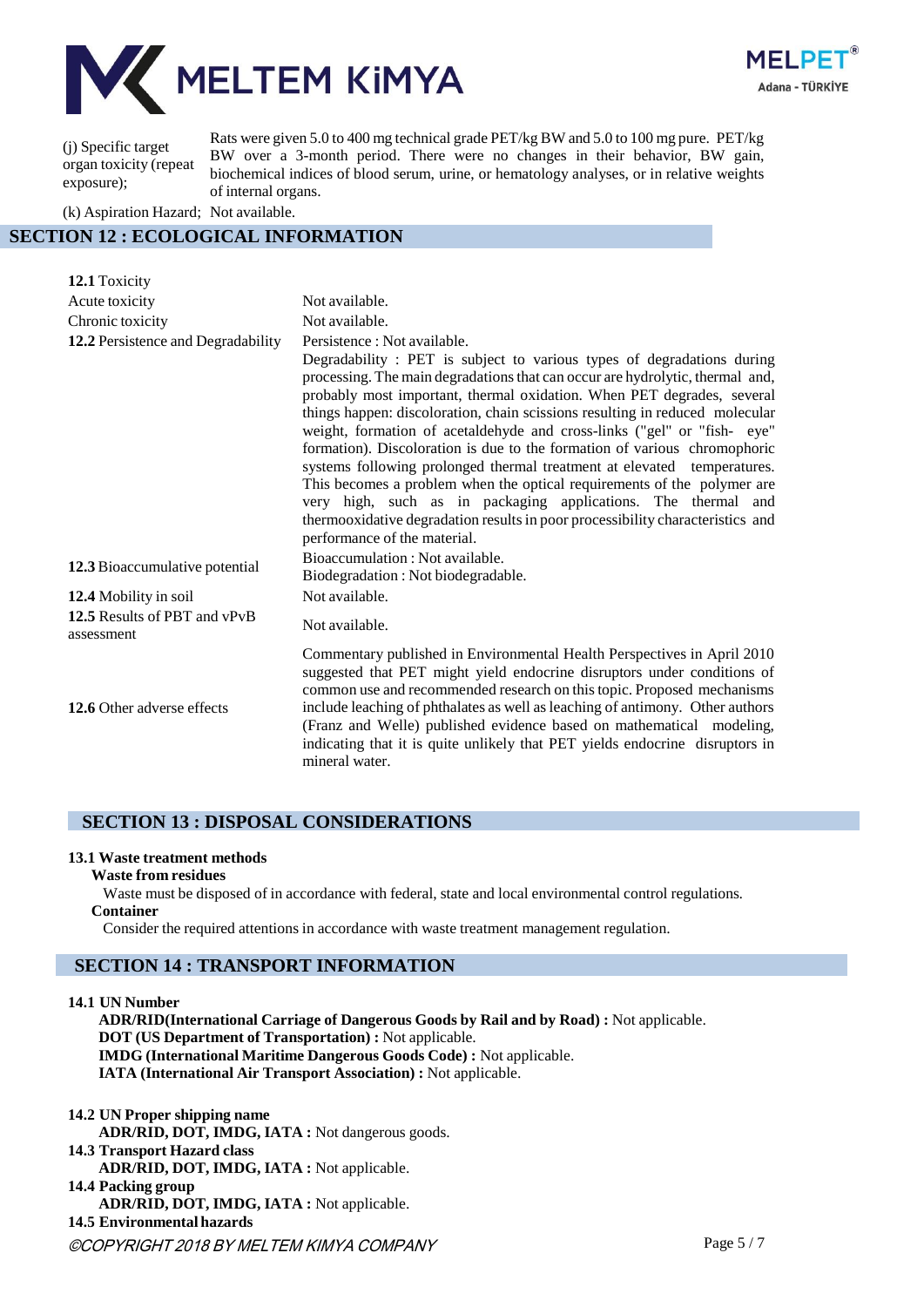



**ADR/RID, DOT, IMDG, IATA :** No. **14.6 Special precautions for user in case of fire :** Not applicable. **in case of leakage :** Not applicable. **14.7 Transport in bulk according to Annex II of MARPOL 73/78 and the IBC Code :** Not available.

# **SECTION 15 : REGULATORY INFORMATION**

**15.1 Safety, health and environmental regulation/legislation specific for the substance or mixture EU Regulatory Information EU classification : Annex I of Directive 67/548/EEC : Classification :** Not regulated. **Risk phrases :** Not regulated. **Safety phrases :** Not regulated. **EU CLP 2008 : Classification :** Not regulated. **Hazard statement codes :** Not regulated. **Precautionary statement codes :** Not regulated. **EU SVHC list :** Not regulated. **EU Authorisation List :** Not regulated. **EU Restriction List :** Not regulated. **Foreign Regulatory Information External information : U.S.A management information (OSHA Regulation) :** Not regulated. **U.S.A management information (CERCLA Regulation) :** Not regulated. **U.S.A management information (EPCRA 302 Regulation) :** Not regulated. **U.S.A management information (EPCRA 304 Regulation) :** Not regulated. **U.S.A management information (EPCRA 313 Regulation) :** Not regulated. **Korea management information :** Not regulated. **Substance of Roterdame Protocol :** Not regulated. **Substance of Stockholme Protocol :** Not regulated. **Substance of Montreal Protocol :** Not regulated.

**TSCA (US Toxic Substances Control Act):** This product is listed on the TSCA inventory. Any impurities present in this product are exempt from listing.

**DSL (Canadian Domestic Substances List) and CEPA (Canadian Environmental Protection Act**): This product is listed on the DSL. Any impurities present in this product are exempt from listing.

**AICS / NICNAS (Australian Inventory of Chemical Substances and National Industrial Chemicals Notification and Assessment Scheme):** This product is listed on AICS or otherwise complies with NICNAS.

**MITI (Japanese Handbook of Existing and New Chemical Substances):** This product is listed in the Handbook or has been approved in Japan by new substance notification.

**ECL (Korean Toxic Substances Control Act):** This product is listed on the Korean inventory or otherwise complies with the Korean Toxic Substances Control Act.

**Philippines Inventory (PICCS) :** This product is listed on the Philippine Inventory or otherwise complies with PICCS.

**Inventory of Existing Chemical Substances in China:** All components of this product are listed on the Inventory of Existing Chemical Substances in China (IECSC).

**15.2 Chemical safety assessment :** No Chemical Safety Assessment has been carried out for this substance/mixture by the supplier.

# **SECTION 16 : OTHER INFORMATION**

©COPYRIGHT 2018 BY MELTEM KIMYA COMPANY Page 6 / 7